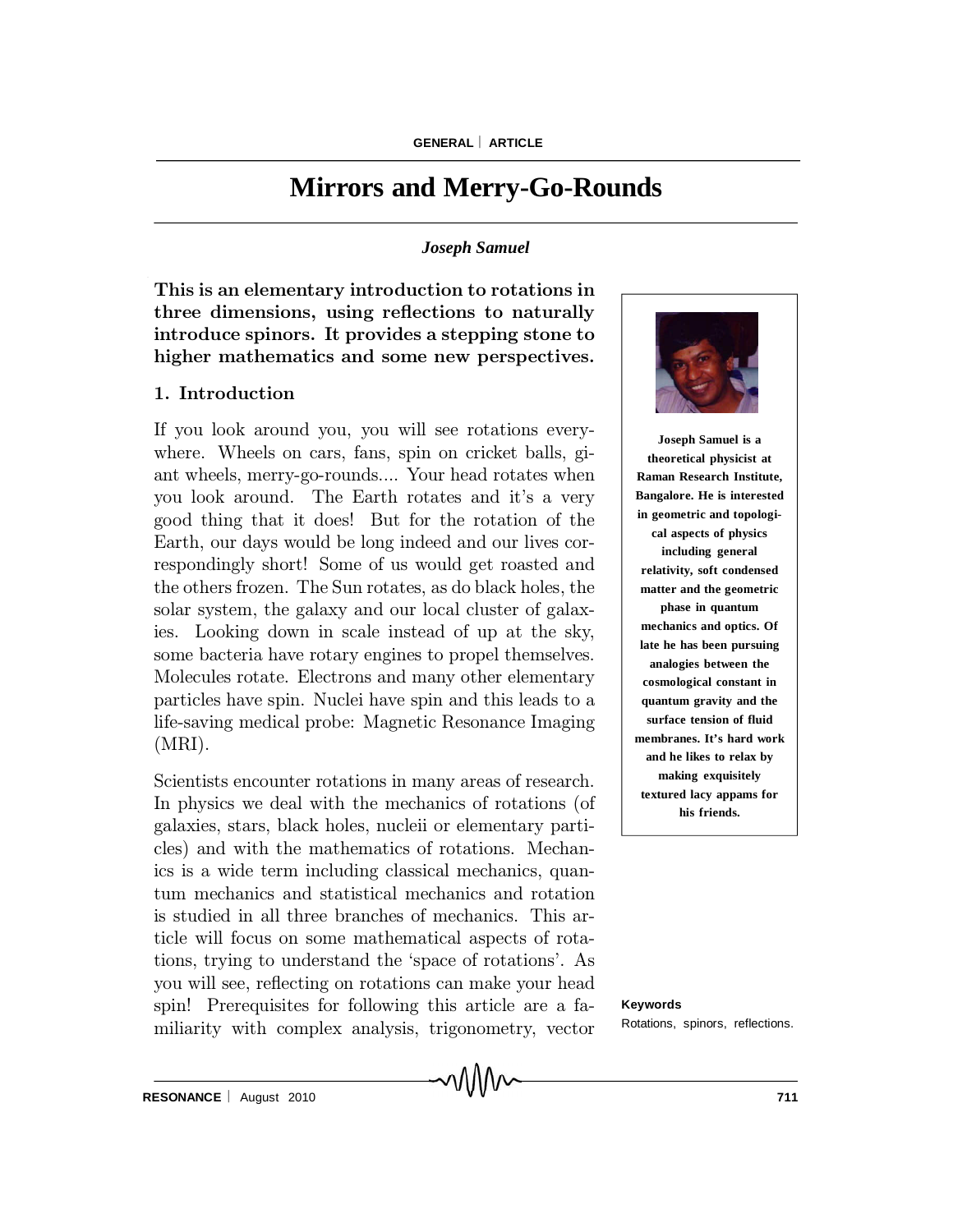calculus, google to look up unfamiliar terms and most importantly some paper and pencils to supply missing steps.

# 2. Topology

Here is a simple experiment which you can do: take a glass of water in the palm of your hand and, keeping it upright (so the water doesn't spill) rotate it by  $360^{\circ}$ anticlockwise  $(2\pi$  in radians). You will find that your arm is twisted uncomfortably. Continue the anticlockwise rotation and you find that your arm untwists after 720°  $(4\pi \text{ radians})!^1$  There is a sense in which  $4\pi$  rotation is trivial but  $2\pi$  is not. Understanding this simple experiment leads us naturally to topology and higher mathematics.

Let's now set ourselves to understand rotations in three dimensions. Consider ordinary three-dimensional space and fix an origin so that the coordinates of points in space are described by three real numbers  $(x, y, z)$ . These form a vector and we will sometimes denote it by  $\vec{r}$ . Rotations are linear transformations of space that preserve the lengths of vectors:  $\vec{r} \cdot \vec{r} = x^2 + y^2 + z^2$  is invariant under the transformations. But not all linear transformations that preserve length are rotations. Reflections also preserve length, as you can see in a plane mirror. Reflections are relatively clean operations  $-$  they reverse some components of a vector and preserve others. The main point of this article is that two reflections lead to a rotation and so rotations can be broken up into reflections. Reflections are in some ways simpler than rotations. (Mirrors are "silver and exact" to borrow words from the poet Sylvia Plath!) We will use reflections to understand rotations. The turning of a giant wheel or a merry-go-round at a fair can be understood from quite abstract points of view. One would not have expected higher mathematics to lurk in such a commonplace phenomenon as rotation.

MMM

<sup>1</sup> Another example is the Dirac Belt trick, which has the same intellectual content. See http://www.gregegan.net/ APPLETS/21/21.html

> Rotations can be broken up into reflections.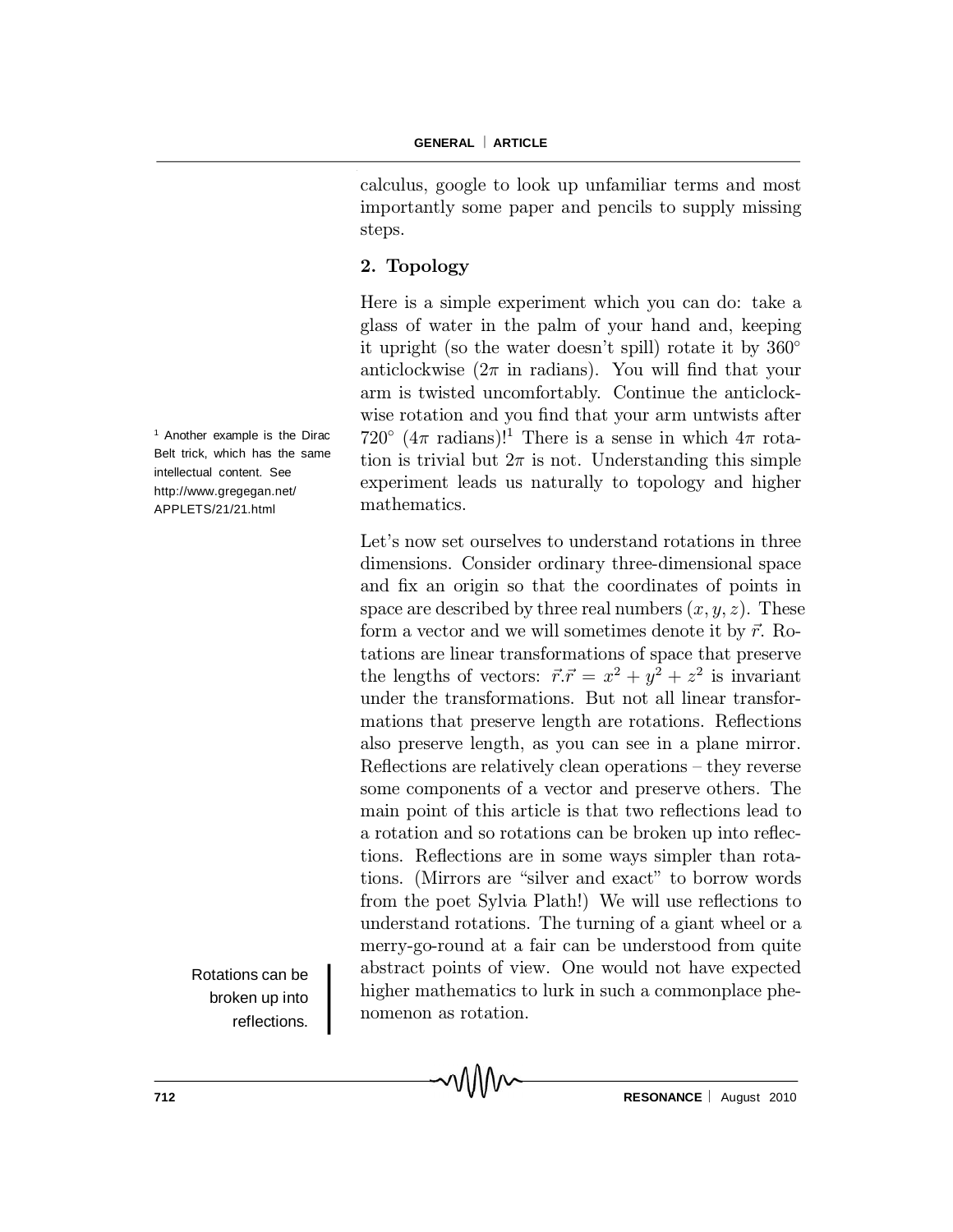Consider linear transformations of  $\mathbb{R}^3(\vec{r} \in \mathbb{R}^3)$ 

$$
\vec{r}' = R\vec{r},\tag{1}
$$

which preserve length:

$$
\vec{r}' \cdot \vec{r}' = \vec{r} \cdot \vec{r}.\tag{2}
$$

From  $(2)$  it follows that R satisfies

$$
R^{\mathrm{T}}R = 1,\tag{3}
$$

where  $R<sup>T</sup>$  is the matrix transpose of R. We say that R is an orthogonal matrix. It also follows by considering  $\vec{r}(\lambda) = \vec{r}_1 + \lambda \vec{r}_2$ , (where  $\lambda$  is an arbitrary real number), and its transformation, that  $R$  preserves inner products (and therefore angles) between vectors

$$
\vec{r}_1' \cdot \vec{r}_2' = \vec{r}_1 \cdot \vec{r}_2. \tag{4}
$$

From (3) it follows that  $(\det R)^2 = 1$  or  $\det R = \pm 1$ . Transformations with det  $R = +1$  are called rotations. These preserve the handedness of frames. Those transformations with det  $R = -1$  are called reflections. These reverse the handedness of frames and are called improper. The transformations which preserve length form a group called  $O(3)$ , which includes rotations as well as reflections. (O means orthogonal (see equation  $(3)$ ). The 3 in  $O(3)$  tells us the dimension we are in, which is three dimensions. Rotations form a subgroup called  $SO(3)$ . (S stands for special, which means  $\det R = 1$ ).

Euler's theorem on rotations (see  $Box 1$ ) states that every rotation leaves some direction invariant. Euler's theorem can be proved by noting that over the complex numbers the characteristic equation

 $\det(R - \lambda I) = 0$ 

of  $R$  is a cubic polynomial with real coefficients. From (3), (re-written as  $R^{\dagger}R = 1$ , since R is real), we see that

MM

Euler studied rigid body motion and in the process anticipated spinors.

# **Box 1. Leonhard Euler (1707–1783)**

Euler had many theorems, one has to be specific about *which* theorem of Euler one is referring to. Apart from the theorem on rotations used in the text, Euler has theorems in several branches of mathematics and physics, from number theory to fluid mechanics. He had phenomenal powers of concentration and could work while dandling a child on his knee! He left behind a stack of manuscripts which kept mathematicians busy till recently – sorting, annotating and publishing them. They have now given up on this task and are just scanning the rest of Euler's manuscripts and uploading them on the web.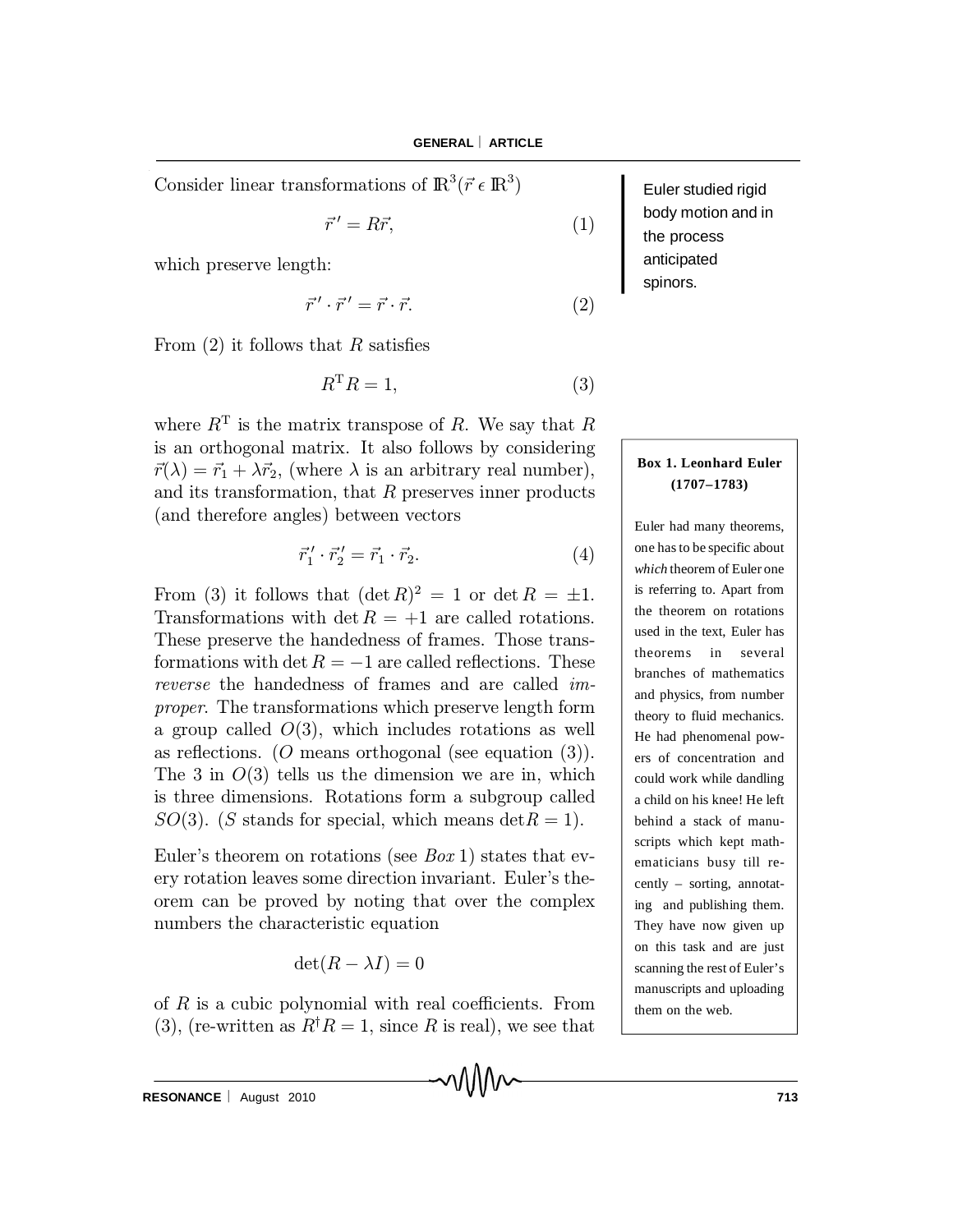We want a 'map' of the space of rotations. Such a map has to be threedimensional.

R is unitary, which implies  $|\lambda| = 1$  and the eigenvalues lie on the unit circle. Since the coefficients of the characteristic equation are real, if  $\lambda$  is an eigenvalue, so is its complex conjugate  $\overline{\lambda}$ . The three roots must be of the form  $(e^{i\theta}, e^{-i\theta}, 1)$  since their product has to be unity from  $\det R = 1$ . The eigenvector corresponding to  $\lambda = 1$  is the direction that is left invariant by the rotation. This proves Euler's theorem: Every rotation in three dimensions has an axis  $\hat{n}$  which is unchanged by the rotation. (Note that Euler's theorem is true in all odd dimensions and not true in all even dimensions).

What are all the rotations? In other words what is the space of rotations? We want to find a space so that each point of the space corresponds to a rotation and each rotation is represented by one point. We know that rotations are characterised by an axis  $\hat{n}$  (which needs two numbers to specify it) and an angle  $\theta$  which needs one number. The space of rotations is three-dimensional. So, we will not be able to represent the space of rotations on a sheet of paper, but we can use points of threedimensional space. We use the tip of the vector

 $\vec{V}_R = \theta \hat{n}$ 

to represent a rotation. If  $\theta = 0$ ,  $\vec{V}_R = 0$ , and the rotation by zero about any axis is represented at the origin. This is the identity of  $SO(3)$ . Rotations by non-zero angles are represented by non-zero vectors in the direction of the axis. What is the range of  $\theta$ ? We remember that rotation by  $\pi$  about  $\hat{n}$  is the same as rotation by  $\pi$  about  $-\hat{n}$ . Thus,  $\theta$  goes from 0 to  $\pi$ . The picture of the rotation group  $SO(3)$  looks like a solid ball. The centre of the ball is the identity. (We must remember though that adding two  $\vec{V}$  vectors doesn't make sense. The solid ball is just a representation of the rotations. To compose rotations we have to do more work. Simply adding the corresponding vectors is definitely wrong, because rotations don't commute!) Although the solid

MM

The space of rotations is a solid ball with antipodal pointsidentified.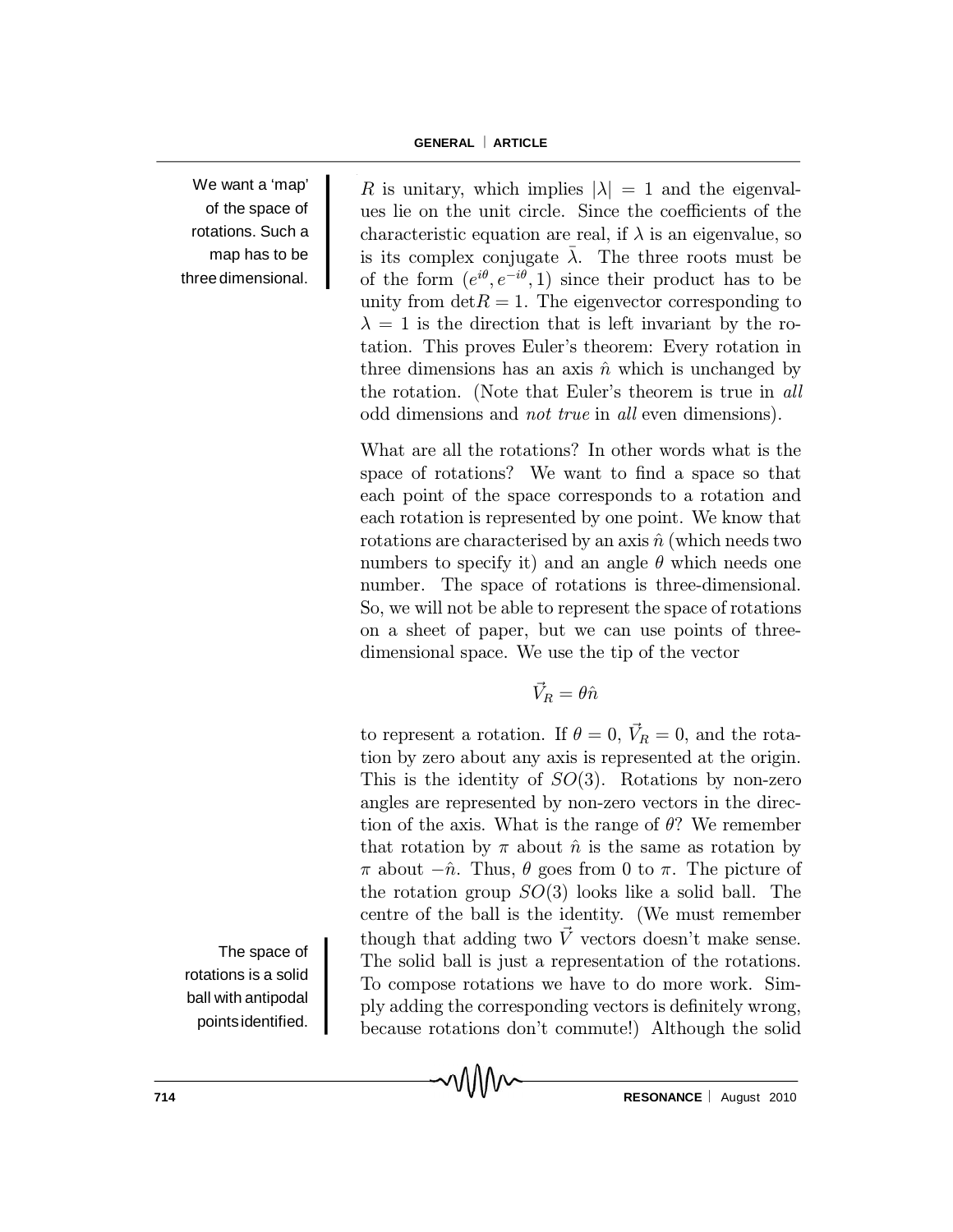

*Figure 1. The space of rotations is a sphere with opposite points identified (declared to be the same or glued together). The center of the sphere is marked O and represents the zero rotation. The vector shows a particular rotation whose direction is the axis of rotation and whose length represents the angle. The radius of the sphere is . Also shown is a curve that starts from O, goes to A at the edge of the sphere and returns to O from the antipodal point, which is also labelled A. This is a closed curve in the space of rotations which cannot be continuously shrunk to a point.*

ball has a boundary, we must remember that opposite points on its surface represent the same rotation.

This last remark leads to an interesting observation. There are closed curves in  $SO(3)$  that start from the origin, go to a point  $V_R = \pi \hat{n}$  at  $\theta = \pi$  and return from its antipode  $-\pi \hat{n}$  to the origin (Figure 1). The total angle of rotation as one traverses this curve is  $2\pi$ . Such curves cannot be shrunk to a point. We say that  $SO(3)$ is `multiply connected'.

However, transversing this loop twice (rotating by  $4\pi$ ) leads to a curve which can be shrunk to a point!  $2\pi$ rotations are topologically non-trivial.  $4\pi$  rotations are topologically trivial. This is the mathematics behind the simple experiment with a glass of water that we started with.

 $SO(3)$  can be represented as a ball with opposite points of the boundary identified, i.e., to be regarded as the same point. Equivalently, consider a sphere in four dimensions  $(x_1, x_2, x_3, x_4)$  all real with  $x_1^2+x_2^2+x_3^2+x_4^2=1$ . If we suppose  $x_4$  positive, the set of points on the foursphere can be identified with the ball in three dimensions  $x_1^2 + x_2^2 + x_3^2 < 1$ . Similarly, supposing  $x_4$  negative we get another copy of this ball. For  $x_4$  zero, we must

MM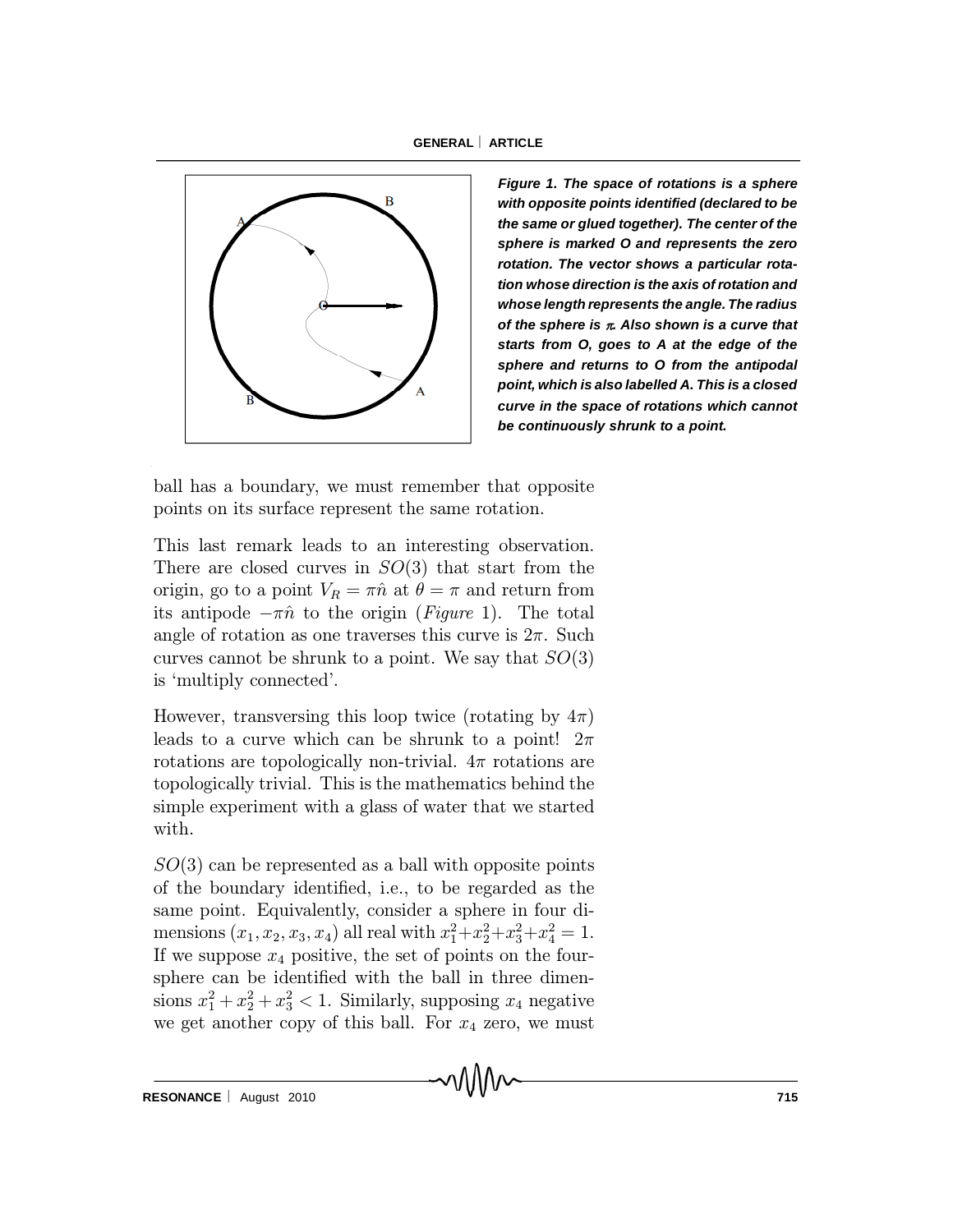The space of rotations is the boundary of a foursphere with antipodal points identified. remember the original identification of opposite points. Thus  $SO(3)$  has the same structure as a sphere in four dimensions with opposite points identified. This space is called  $\mathbb{R}P^3$  or real projective space. Such a space is easier to visualise in lower dimensions:  $\mathbb{R}P^2$  is a sphere with opposite points identified. Such spaces come up in physics quite naturally. In liquid crystals, (look at your wristwatch or mobile to see them) there are long rodlike molecules that align to produce interesting optical properties. These molecules are long but do not point in any direction since both their ends are the same. Unlike vectors, these molecules do not have an `arrow'. The parameter that describes the ordering alignment in liquid crystals is a headless vector, (a line segment) or a point in  $\mathbb{R}P^2$ .

Using the four-sphere to represent rotations is a natural trick in view of the topological ideas we went through. Such methods were used to understand tops by Cayley and Klein (the 'Cayley-Klein' parameters) long before the quantum mechanical `spin' of elementary particles was discovered. Notice that there are two antipodal points in the four sphere which represent the same rotation. This number two is closely related to spinors. We will see that reflections also bring in this number two naturally and lead us to spinors.

# 3. Reflections

MM

Euler used improper elements of  $O(3)$  to understand rotations. We will write  $R~$  for reflections. Two reflections give a rotation since  $\det \tilde{R}_1 \tilde{R}_2 = (-1)^2 = 1$ . This is easy to visualise in two dimensions. Reflecting the plane first in the line  $P_1$  and then in the line  $P_2$  leads to a rotation by  $2\phi$ . This is easy to see for vectors lying in either of the two lines  $P_1$  or  $P_2$ . With some work you can convince yourself that it is in fact true for all vectors. You can also place two mirrors at an angle  $\phi$  and see that the net effect of two reflections is a rotation by  $\theta$ , which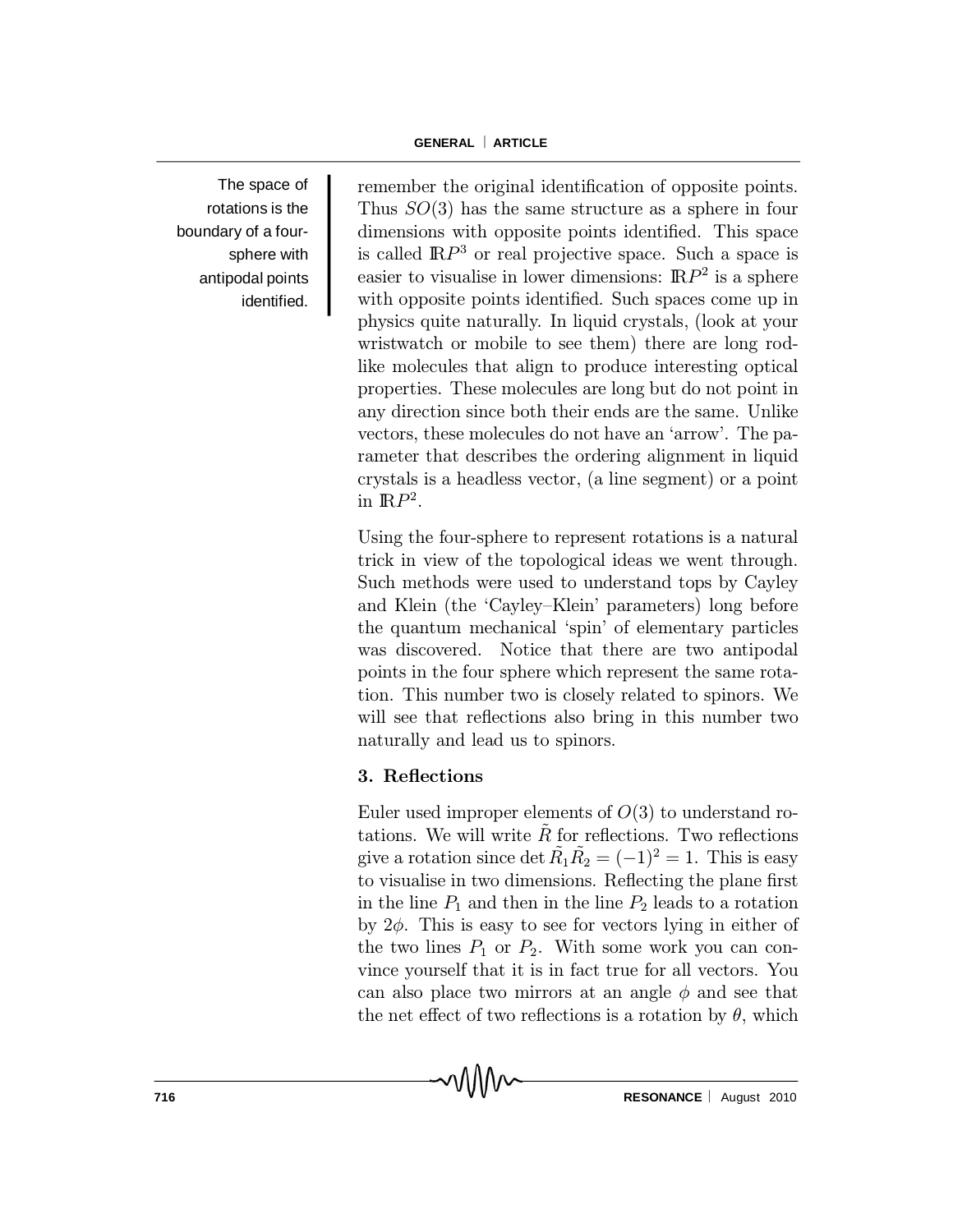is twice the angle  $\phi$  between the mirrors. Equivalently,

$$
\phi = \theta/2.
$$

This appearance of half angles is a characteristic of spinors! As we will see, spinors are objects that return to themselves only after a  $4\pi$  rotation, unlike vectors, that return after a  $2\pi$  rotation.

In three dimensions, we reflect in a plane  $P$  whose unit normal is  $\hat{p}$ . The vector  $\hat{p}$  is perpendicular to all vectors in  $P$ . The reflection operation is

$$
\vec{r}' = \vec{r} - 2(\vec{r} \cdot \hat{p})\hat{p} \tag{5}
$$

and it reverses the component of  $\vec{r}$  perpendicular to  $P$ , while preserving its parallel component. Note that replacing  $\hat{p}$  by  $-\hat{p}$  does not change matters since reflection is bilinear in  $\hat{p}$ . Reflecting twice in the same plane gives back the original vector

$$
\vec{r}'' = \vec{r}' - 2(\vec{r}' \cdot \hat{p})\hat{p} = \vec{r}.
$$

But reflection first in plane  $P_1$  and then in plane  $P_2$  gives a rotation whose axis is  $\hat{n}$  and angle is  $\theta$ . Evidently, the angle of rotation is twice the angle between the planes.

$$
\cos(\theta/2) = \hat{p}_1 \cdot \hat{p}_2.
$$

The axis must lie in the intersection of planes  $P_1$  and  $P_2$ , since this direction is unchanged in both reflections. The axis must be perpendicular to both  $\hat{p}_1$  and  $\hat{p}_2$  and therefore lies along  $\hat{p}_1 \times \hat{p}_2$  (which is non-zero unless  $\hat{p}_1 \propto \hat{p}_2$ ).

For example, a reflection in the  $xy$  plane takes

$$
\left(\begin{array}{c} x \\ y \\ z \end{array}\right) \rightarrow \left(\begin{array}{c} x \\ y \\ -z \end{array}\right).
$$

It simply reverses one of the coordinates of the vector  $(x, y, z)$ . Instead of arranging  $(x, y, z)$  as a vector we

Place two mirrors at an angle  $\phi$  and see that two reflections cause a rotation of  $2\phi$ .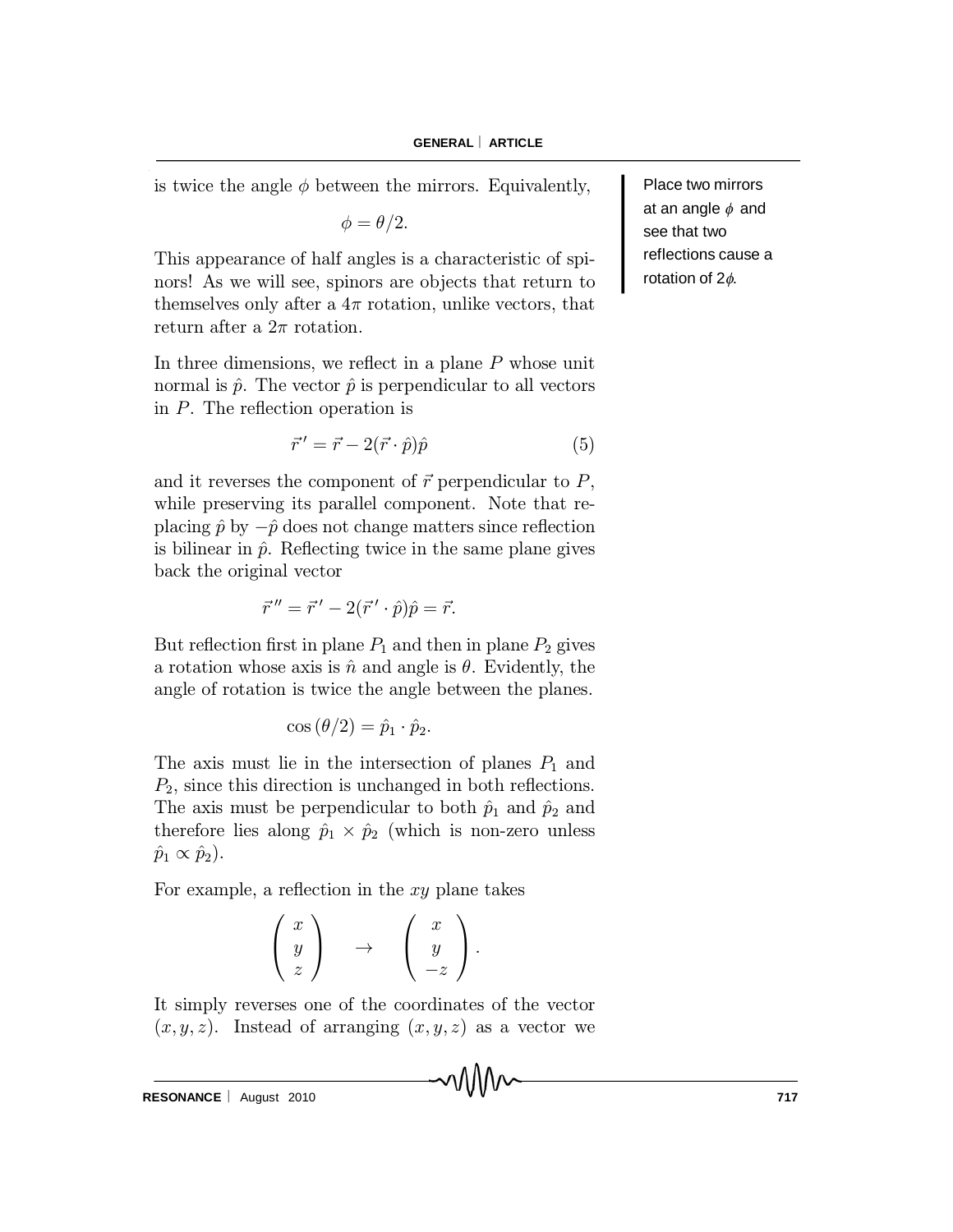Rearranging the components of a vector as a matrix leads to spinors. This rearrangement was known to L Euler (1770) and O Rodrigues (1840).

could arrange it as a matrix  $(X = \vec{\sigma} \cdot \vec{r} = \sigma_1 x + \sigma_2 y + \sigma_3 z,$ i.e.,

$$
X = \left( \begin{array}{cc} z & x - iy \\ x + iy & -z \end{array} \right) ,
$$

where  $\sigma_1, \sigma_2, \sigma_3$  are the Pauli matrices. You can find explicit forms for these in any quantum mechanics book, but we will not need these forms. They satisfy  $\sigma_1^2 =$  $\sigma_2^2 = \sigma_3^2 = 1, \, \sigma_1 \sigma_2 = i \, \sigma_3, \, \sigma_2 \sigma_3 = i \, \sigma_1 \text{ and } \sigma_3 \sigma_1 = i \, \sigma_2.$ The different  $\sigma$  anticommute with each other ( $\sigma_1 \sigma_2$  =  $-\sigma_2\sigma_1$  and so on). Reflection in the xy plane is just

$$
X'=-\sigma_3X\sigma_3.
$$

This follows because  $\sigma_3$  anticommutes with  $\sigma_1, \sigma_2$  and when the second  $\sigma_3$  is moved through X to cancel the first we end up reversing only  $z$ . More generally, reflection in the plane perpendicular to  $\hat{p}$  is simply

$$
X' = -pXp
$$

with  $p = \hat{p} \cdot \vec{\sigma}$ . Since  $p^2 = 1, X'' = X$  as expected for reflections. If you reflect about  $P_1$  followed by a *distinct* plane  $P_2$ , the result is a rotation.  $X \to +p_2p_1Xp_1p_2$ , where  $p_2p_1$  is

$$
p_2p_1=(\hat{p}_2\cdot\vec{\sigma})(\hat{p}_1\cdot\vec{\sigma})=\hat{p}_2\cdot\hat{p}_1+i(\hat{p}_2\times\hat{p}_1)\cdot\vec{\sigma}.
$$

The angle of rotation is given by (we can suppose  $0 \le \theta \le \pi$ )

$$
\cos(\theta/2) = \hat{p}_2 \cdot \hat{p}_1.
$$

The axis is given by  $(\hat{p}_2 \times \hat{p}_1)$ . The size of the vector  $\hat{p}_2 \times \hat{p}_1$  is the square root of

$$
(\hat{p}_2 \times \hat{p}_1) \cdot (\hat{p}_2 \times \hat{p}_1) = (\hat{p}_1 \cdot \hat{p}_1) (\hat{p}_2 \cdot \hat{p}_2) - (\hat{p}_1 \cdot \hat{p}_2)^2
$$
  
= 1 - cos<sup>2</sup>( $\theta$ /2) = sin<sup>2</sup>( $\theta$ /2).

Writing  $\hat{n} = (\hat{p}_2 \times \hat{p}_1)/\sin(\theta/2)$  (assuming that  $\theta \neq 0, \pi$ ) we have

$$
p_2p_1=\cos(\theta/2)+i\sin(\theta/2)\hat{n}\cdot\vec{\sigma}.
$$

**718 RESONANCE** August 2010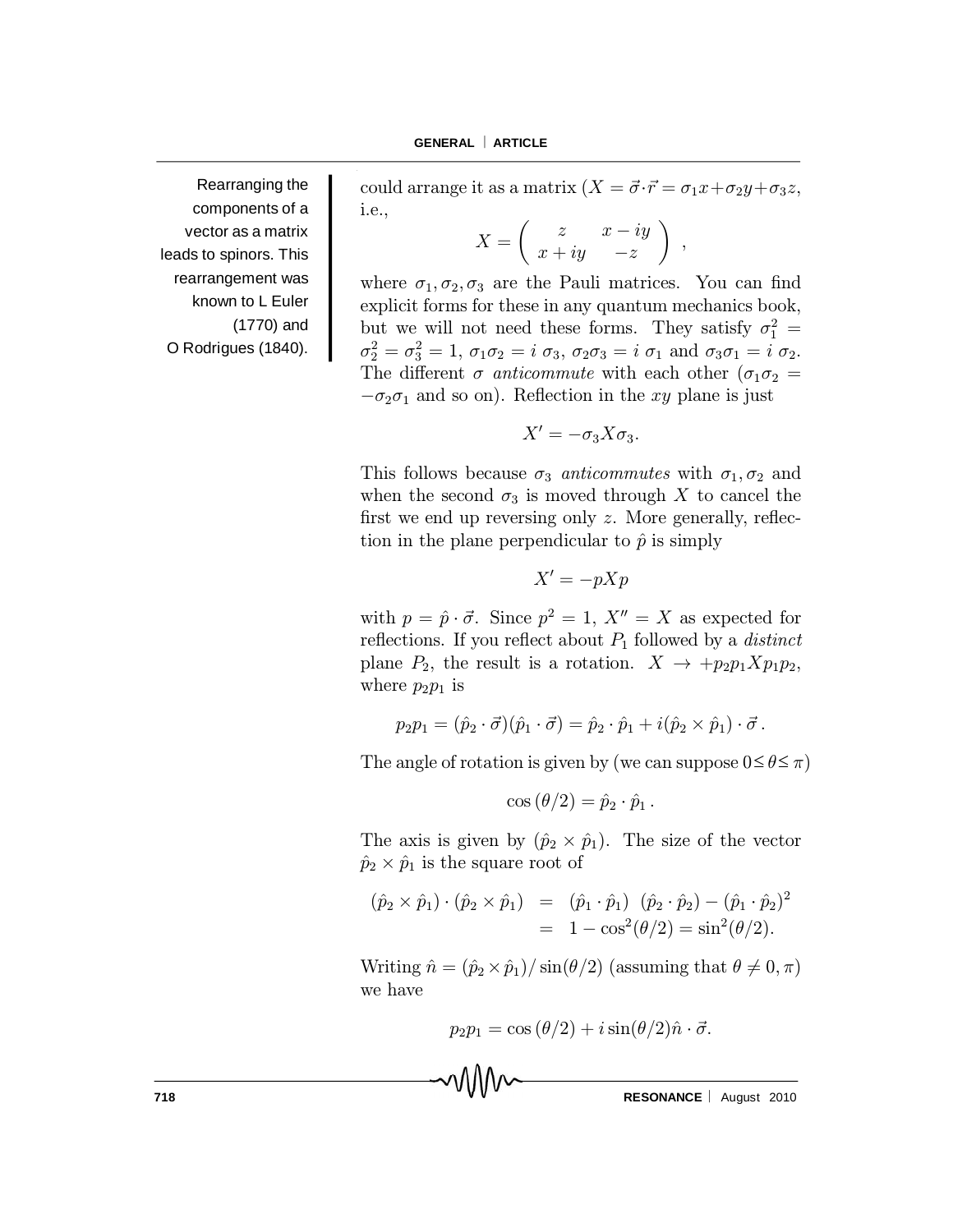This useful formula can also be written as

$$
p_2p_1=e^{i(\theta/2)\hat{n}\cdot\vec{\sigma}}.
$$

To see this simply expand the exponential as a power series and collect terms remembering that  $(\vec{\sigma} \cdot \hat{n})^{2m} = 1$ . Composing rotations is easy

$$
(\cos(\theta_2/2) + i \sin(\theta_2/2)\hat{n}_2 \cdot \vec{\sigma}) \times
$$
  
\n
$$
(\cos(\theta_1/2) + i \sin(\theta_1/2)\hat{n}_1 \cdot \vec{\sigma})
$$
  
\n
$$
= \cos(\theta_2/2) \cos(\theta_1/2) - \sin(\theta_2/2) \sin(\theta_1/2) \hat{n}_1 \cdot \hat{n}_2
$$
  
\n
$$
+ i \cos(\theta_1/2) \sin(\theta_2/2) \hat{n}_2 \cdot \vec{\sigma} + i \cos(\theta_2/2) \sin(\theta_1/2) \hat{n}_1 \cdot \vec{\sigma}
$$
  
\n
$$
+ i \sin(\theta_2/2) \sin(\theta_1/2) (\hat{n}_1 \times \hat{n}_2) \cdot \vec{\sigma}.
$$

From this we can read off the axis and angle of the composite rotation  $(\hat{n}, \theta)$ 

$$
\cos (\theta/2) = \cos (\theta_1/2) \cos (\theta_2/2)
$$
  
\n
$$
-\sin (\theta_1/2) \sin (\theta_2/2) \cos (\psi),
$$
  
\n
$$
\sin (\theta/2) \hat{n} = \cos (\theta_1/2) \sin (\theta_2/2) \hat{n}_2
$$
  
\n
$$
+\cos (\theta_2/2) \sin (\theta_1/2) \hat{n}_1
$$
  
\n
$$
+\sin (\theta_2/2) \sin (\theta_1/2) \hat{n}_1 \times \hat{n}_2,
$$

where we write  $\psi$  for the angle between  $\hat{n}_1$  and  $\hat{n}_2$ .

# 4. Conclusion

The Pauli matrices  $\sigma^j$  are normally introduced as generators of rotations, satisfying commutation relations

$$
[\sigma^i, \sigma^j] = \sigma^i \sigma^j - \sigma^j \sigma^i = 2i \epsilon^{ijk} \sigma^k,
$$

where  $\epsilon$  is a completely antisymmetric tensor with  $\epsilon_{123} =$ 1. In the present case what we used to represent reflections was the anticommutation relation

$$
\{\sigma^i, \sigma^j\} = \sigma^i \sigma^j + \sigma^j \sigma^i = 2 \delta^{ij}.
$$

In mathematics, objects that satisfy such anticommutation relations are called Clifford algebras. Starting from Pauli matrices can be viewed as generators of rotations or as elements of a Clifford algebra.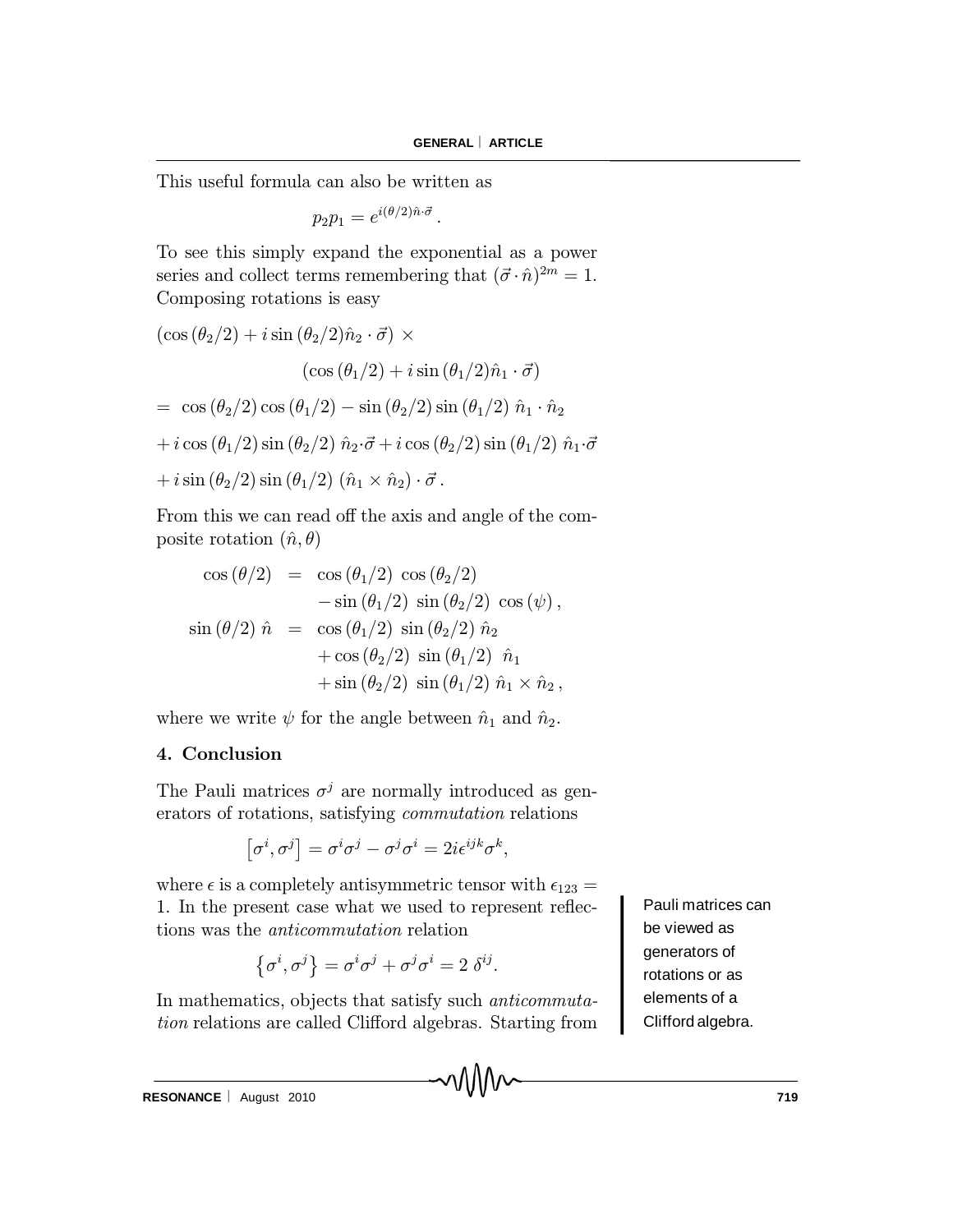very elementary ideas, we step towards Clifford algebras and spinors.

In three dimensions we found that a  $4\pi$  rotation can be deformed to the identity. This is an example of a general topological characterisation of spaces. In any space one considers different ways in which a rubber band can be placed. Let us mark a point on the rubber band and keep its location fixed. We regard two configurations of the rubber band equivalent, if one can be deformed to the other continuously. We consider two configurations and multiply them by traversing them in succession. This forms a group in the mathematical sense, called the fundamental group of the space. What we saw from the experiment is that the fundamental group of  $SO(3)$  has two elements,  $\{1, -1\}$ . Examples of the  $-1$  element are  $2\pi$  rotations. Elements of the first are  $4\pi$ ,  $6\pi$  or  $0\pi$ .

Earlier  $\vec{r}$  which was a vector in three-dimensional real space was replaced by  $X$ , a matrix in a two-dimensional complex space. Vectors in this two-dimensional complex space are called spinors. The study of elementary particles demands the use of spinors to describe particles like electrons, which have half-integral spin. Spinors form a representation of the group  $SU(2)$ , which can be identified with the sphere in four dimensions. This sphere `wraps around' the space of rotations twice. We say it gives a double cover.

We learn in quantum mechanics that the wave function of a spin s object acquires a phase of  $exp(is\theta)$  when it is rotated by  $\theta$ . For a spin-half particle it takes a 720 $^{\circ}$  rotation (or a  $4\pi$  rotation) for the wave function to return to itself. This is closely related to the experiment with the glass of water we started with:  $4\pi$  rotations are trivial in a topological sense.

In 2 dimensions it turns out that  $4\pi$  rotations cannot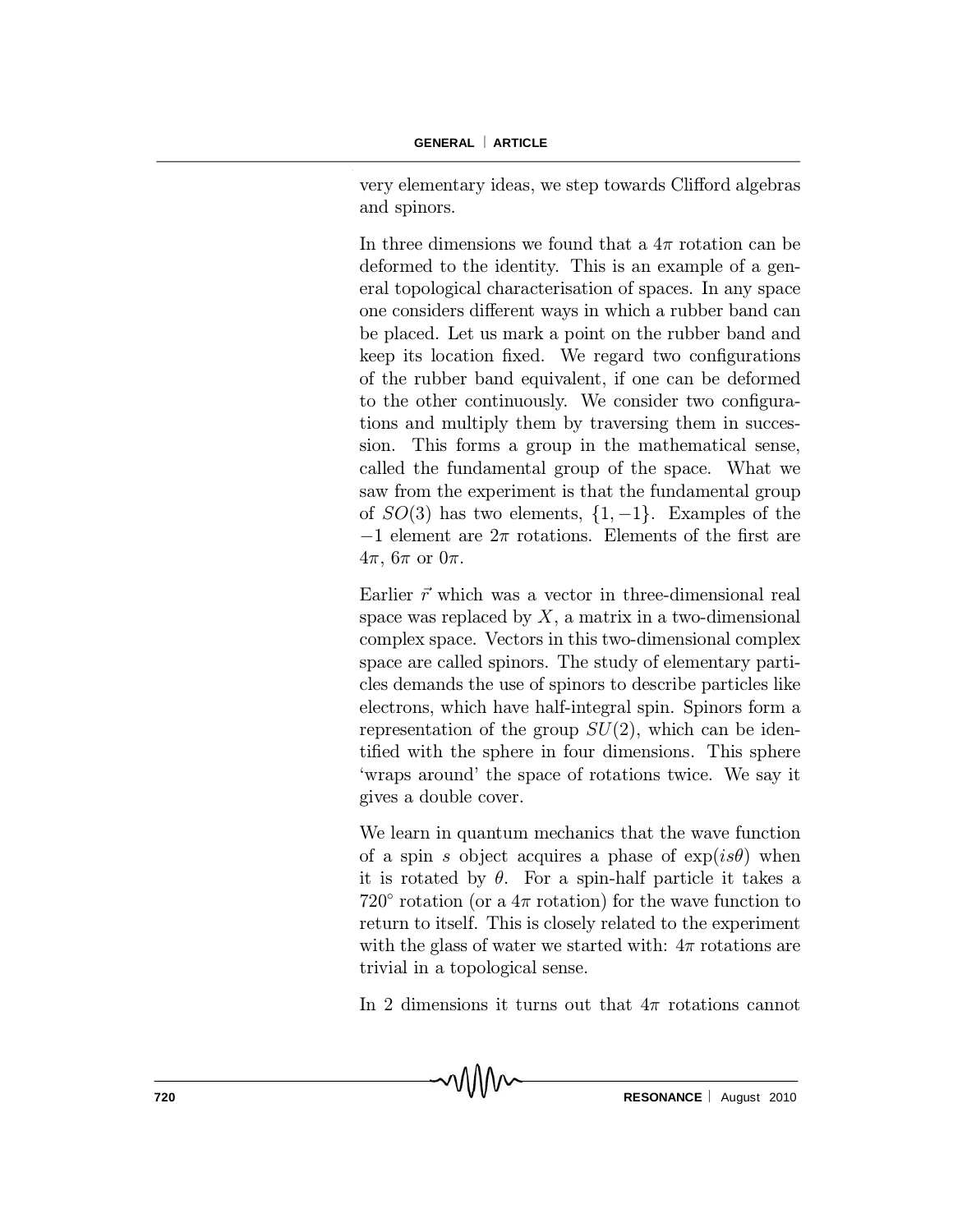be shrunk to a point. Note that we essentially needed the third dimension to shrink a  $4\pi$  rotation to nothing. The space of 2-d rotations is a circle and its fundamental group consists of integers, the number of times the rubber band winds around the circle. In two dimensions spin does not have to be half integral and can take any value. This has implications in two-dimensional physics, which is currently an exciting area of research.

In relativity we have four-vectors

$$
\left(\begin{array}{c} x \\ y \\ z \\ t \end{array}\right)
$$

instead of three-vectors

$$
\left(\begin{array}{c} x \\ y \\ z \end{array}\right) .
$$

These four-vectors are easily accommodated.

Simply extend  $X$  as

$$
X = \left( \begin{array}{cc} t+z & x-iy \\ x+iy & t-z \end{array} \right).
$$

The earlier discussion goes through. We now have spinors of the Lorentz group  $SO(3,1)$  instead of the rotation group  $SO(3)$ . We can also write

$$
X = t + \mathbf{i}x + \mathbf{j}y + \mathbf{k}z,
$$

where **i**, **j**, **k** satisfy  $\mathbf{i}^2 = -1$ , **ij** = **k** and cyclic. These define the quaternions introduced by Hamilton  $(Box 2)$ .

In closing we remark that mathematics is not a spectator sport. While it is fun to read, mathematics enters your system only if you struggle with it. To help you do this here are some exercises.

The idea of a spinor carries over torelativity theory.

Twp dimensions are special: spin does not have to be half integral.